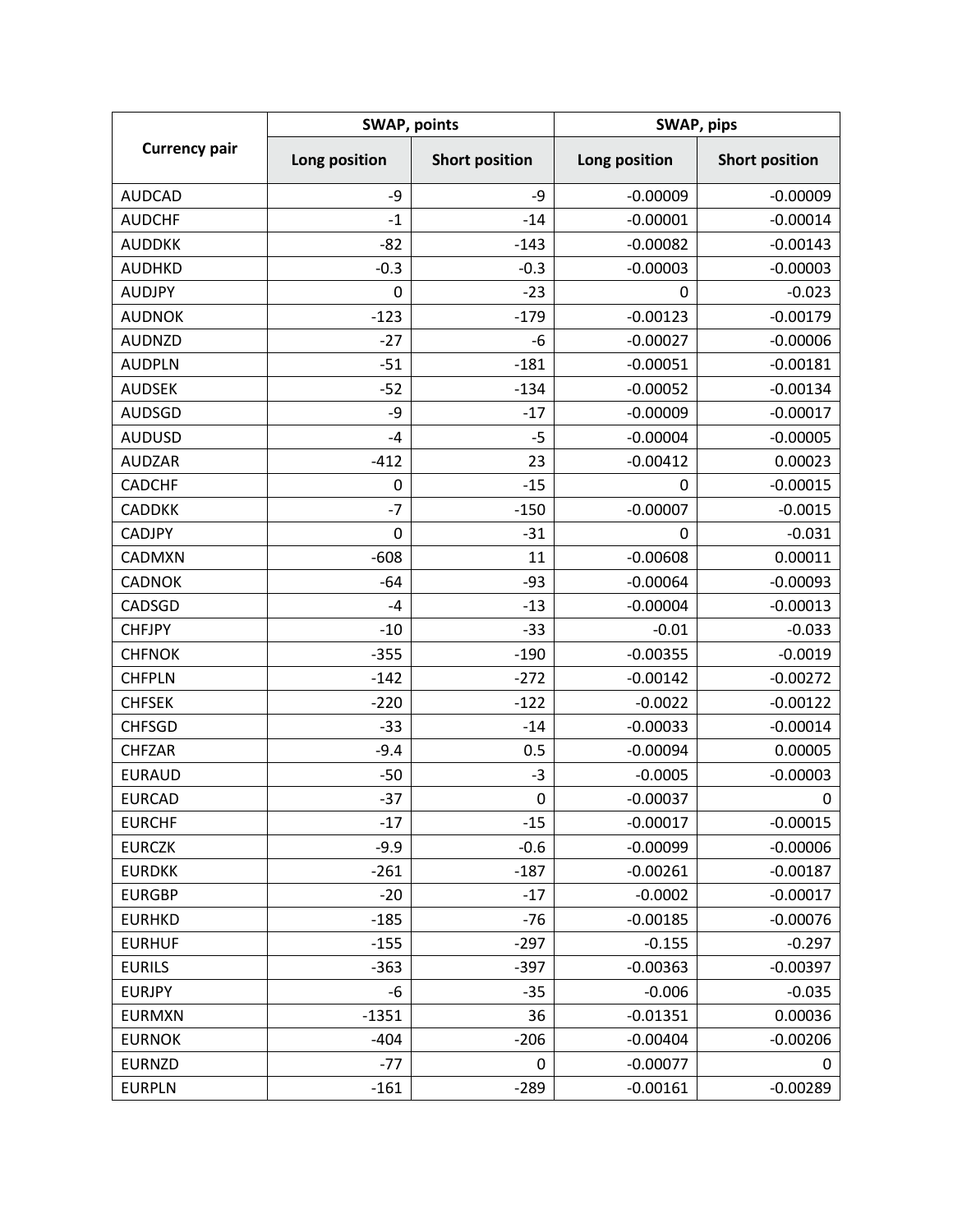| <b>EURRUB</b> | $-4327$     | 195     | $-0.04327$       | 0.00195    |
|---------------|-------------|---------|------------------|------------|
| <b>EURSEK</b> | $-259$      | $-134$  | $-0.00259$       | $-0.00134$ |
| <b>EURSGD</b> | $-39$       | $-15$   | $-0.00039$       | $-0.00015$ |
| <b>EURTRY</b> | $-662$      | 24      | $-0.00662$       | 0.00024    |
| <b>EURUSD</b> | $-23$       | 0       | $-0.00023$       | 0          |
| <b>EURZAR</b> | $-1001$     | 46      | $-0.01001$       | 0.00046    |
| <b>GBPAUD</b> | -57         | $-13$   | $-0.00057$       | $-0.00013$ |
| <b>GBPCAD</b> | $-43$       | -8      | $-0.00043$       | $-0.00008$ |
| <b>GBPCHF</b> | $-20$       | $-21$   | $-0.0002$        | $-0.00021$ |
| <b>GBPDKK</b> | $-297$      | $-240$  | $-0.00297$       | $-0.0024$  |
| <b>GBPJPY</b> | 0           | -43     | 0                | $-0.043$   |
| <b>GBPNOK</b> | $-461$      | $-284$  | $-0.00461$       | $-0.00284$ |
| <b>GBPNZD</b> | -87         | $-1$    | $-0.00087$       | $-0.00001$ |
| <b>GBPPLN</b> | $-183$      | $-334$  | $-0.00183$       | $-0.00334$ |
| <b>GBPSEK</b> | $-303$      | $-201$  | $-0.00303$       | $-0.00201$ |
| <b>GBPSGD</b> | -45         | $-24$   | $-0.00045$       | $-0.00024$ |
| <b>GBPTRY</b> | $-727$      | 21      | $-0.00727$       | 0.00021    |
| <b>GBPUSD</b> | $-27$       | -3      | $-0.00027$       | $-0.00003$ |
| <b>GBPZAR</b> | $-1117$     | 38      | $-0.01117$       | 0.00038    |
| <b>HKDJPY</b> | 5           | $-491$  | 0.00005          | $-0.00491$ |
| <b>MXNJPY</b> | 9           | $-298$  | 0.00009          | $-0.00298$ |
| <b>NOKJPY</b> | 1           | $-360$  | 0.00001          | $-0.0036$  |
| <b>NOKSEK</b> | $-23$       | $-28$   | $-0.00023$       | $-0.00028$ |
| <b>NZDCAD</b> | $-3$        | $-21$   | $-0.00003$       | $-0.00021$ |
| <b>NZDCHF</b> | $\mathbf 0$ | $-22$   | 0                | $-0.00022$ |
| <b>NZDJPY</b> | $\pmb{0}$   | $-31$   | $\mathbf 0$      | $-0.031$   |
| <b>NZDSEK</b> | 5           | $-130$  | 0.00005          | $-0.0013$  |
| <b>NZDSGD</b> | $-4$        | $-29$   | $-0.00004$       | $-0.00029$ |
| <b>NZDUSD</b> | $-1$        | $-13$   | $-0.00001$       | $-0.00013$ |
| <b>PLNJPY</b> | 10          | $-1000$ | 0.001            | $-0.1$     |
| SGDJPY        | 0           | $-26$   | $\mathbf 0$      | $-0.026$   |
| <b>TRYJPY</b> | $\pmb{0}$   | $-15$   | $\boldsymbol{0}$ | $-0.015$   |
| <b>USDCAD</b> | $-12$       | -9      | $-0.00012$       | $-0.00009$ |
| <b>USDCHF</b> | 0           | $-19$   | 0                | $-0.00019$ |
| <b>USDCNH</b> | $-21$       | $-111$  | $-0.00021$       | $-0.00111$ |
| <b>USDCZK</b> | $-4.5$      | $-1.9$  | $-0.00045$       | $-0.00019$ |
| <b>USDDKK</b> | $-114$      | $-212$  | $-0.00114$       | $-0.00212$ |
| <b>USDHKD</b> | $-2.8$      | $-11.2$ | $-2.8E-05$       | $-0.00011$ |
| <b>USDHUF</b> | -83         | $-295$  | $-0.083$         | $-0.295$   |
| <b>USDILS</b> | $-272$      | $-391$  | $-0.00272$       | $-0.00391$ |
| <b>USDJPY</b> | $\pmb{0}$   | $-40$   | 0                | $-0.04$    |